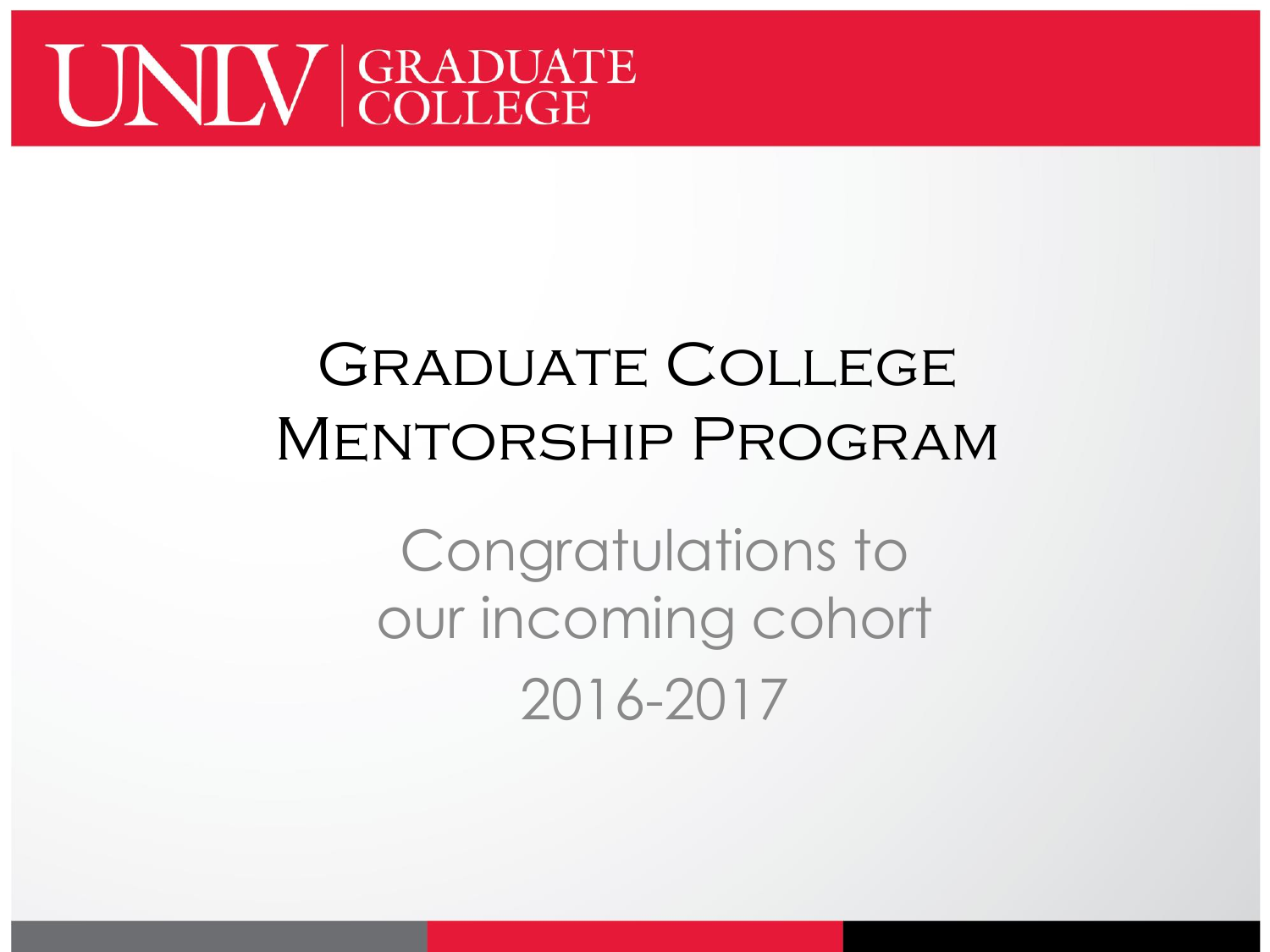## Autumn Widdoes



Autumn Widdoes is a second-year Creative Writing MFA student in the Department of English, supervised by Professors Donald Revell and Claudia Keelan. Her critical research is on how poetics and poetry both inform and can be informed by performance, new media, and video/film. She also focuses on translations of poetry from German to English. For her thesis, she is working on a full-length book.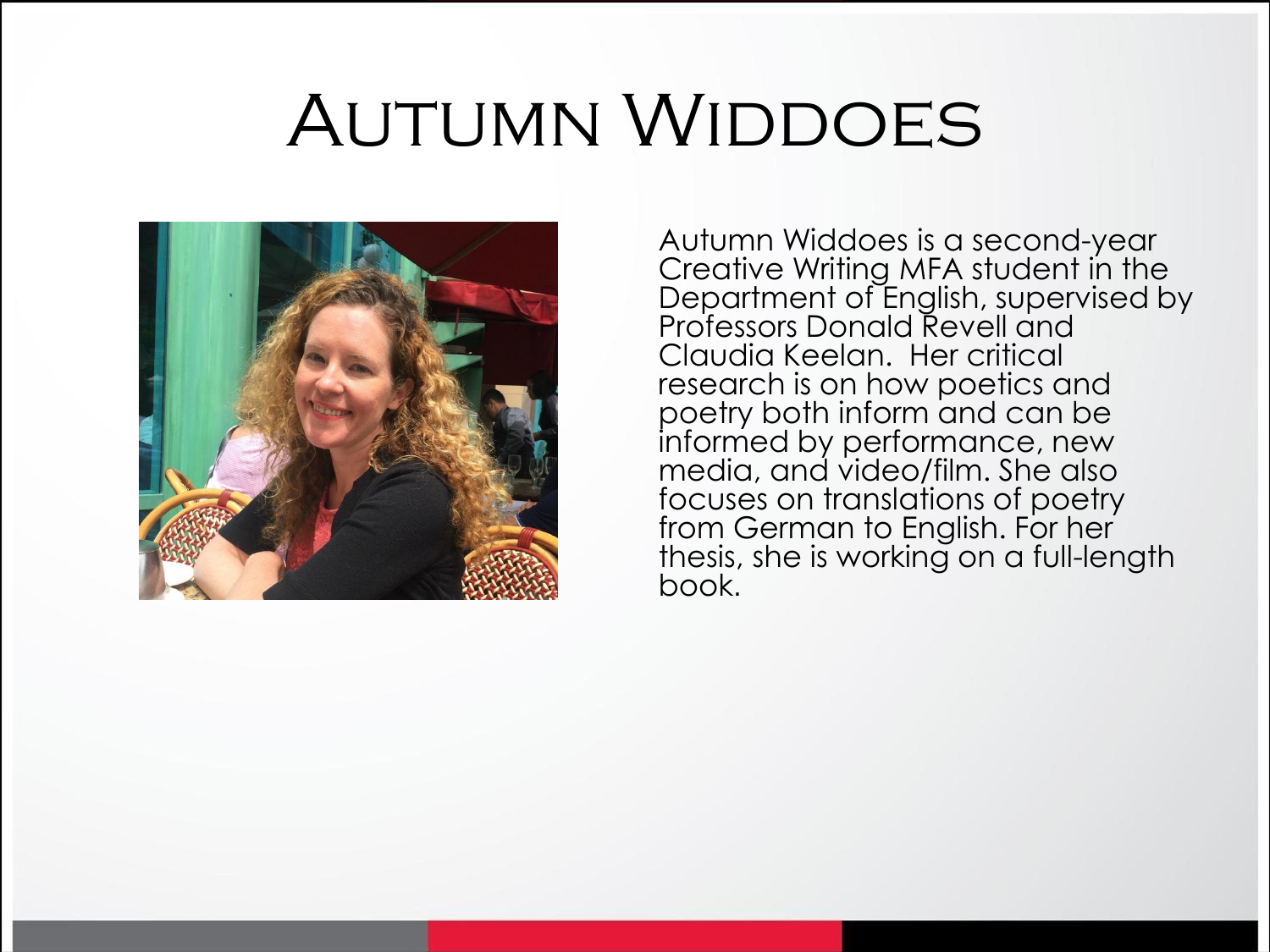#### Joshua Bailey



Joshua Bailey is a third-year doctoral student in the Department of Kinesiology and Nutrition Sciences, supervised by Dr. John Mercer. The theme of his dissertation is the transition of running research to the outdoor environment. He hopes to develop methodologies that incorporate wearable technology and advanced analysis techniques that transcend the need for laboratory experimentation of endurance running. His goal is to provide insight on a threshold between performance and injury.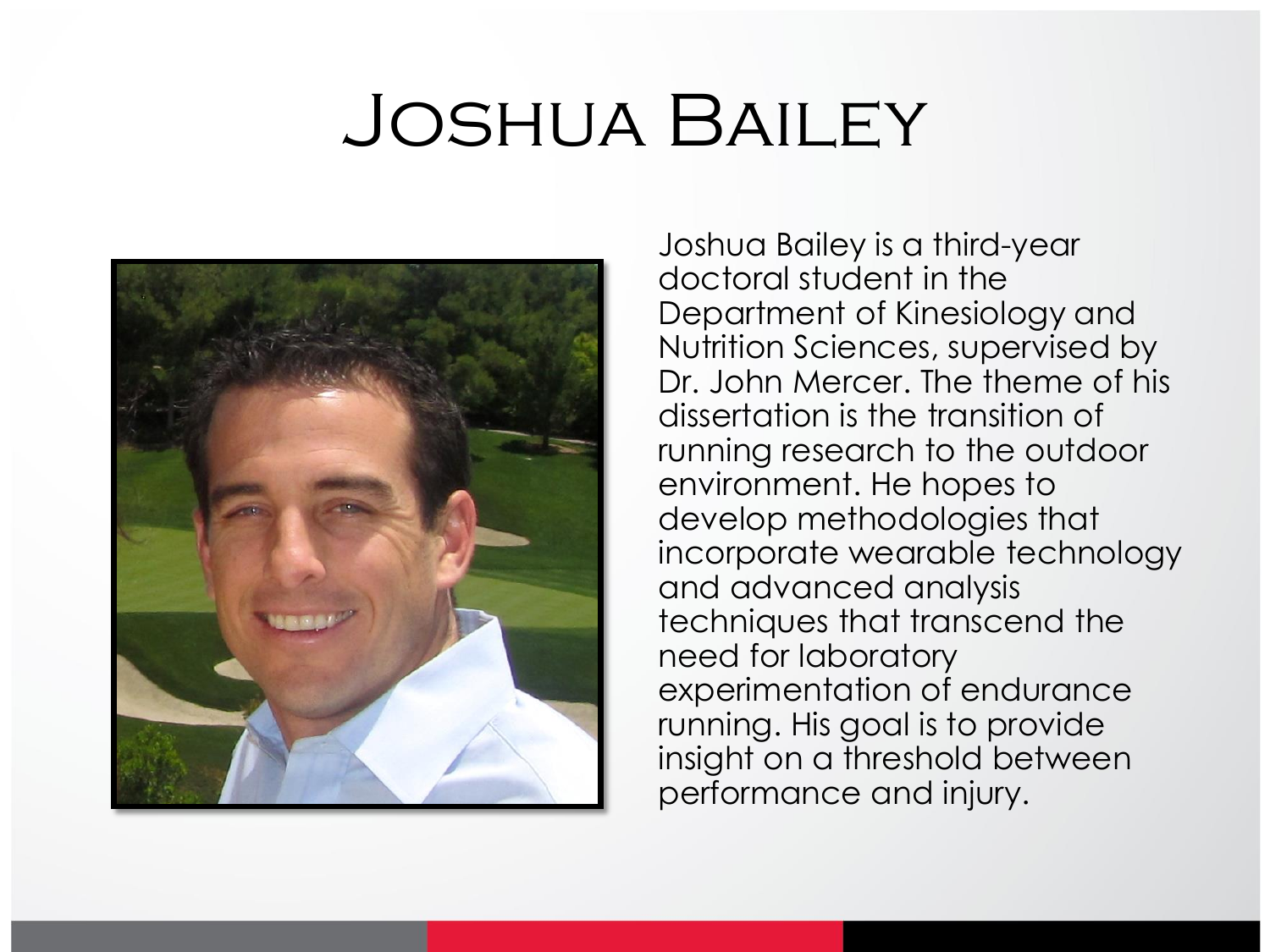## Erika K. Masaki



Erika K. Masaki is a PhD student in the Department of Political Science at the University of Nevada, Las Vegas. She specializes in the study of environmental cooperation with a focus on the conditions that lead to cooperation in Southeast Asia. She also researches global environmental institutions, particularly the Convention on International Trade in Endangered Species of Wild Fauna and Flora (CITES). Erika is also interested in political theory, both ancient and modern, and on researching theorists' stances on the relationship between humans and the environment. She recently completed the Graduate College Teaching and Research Certificates and served as a Grad Rebel Ambassador for the 2015- 2016 school year.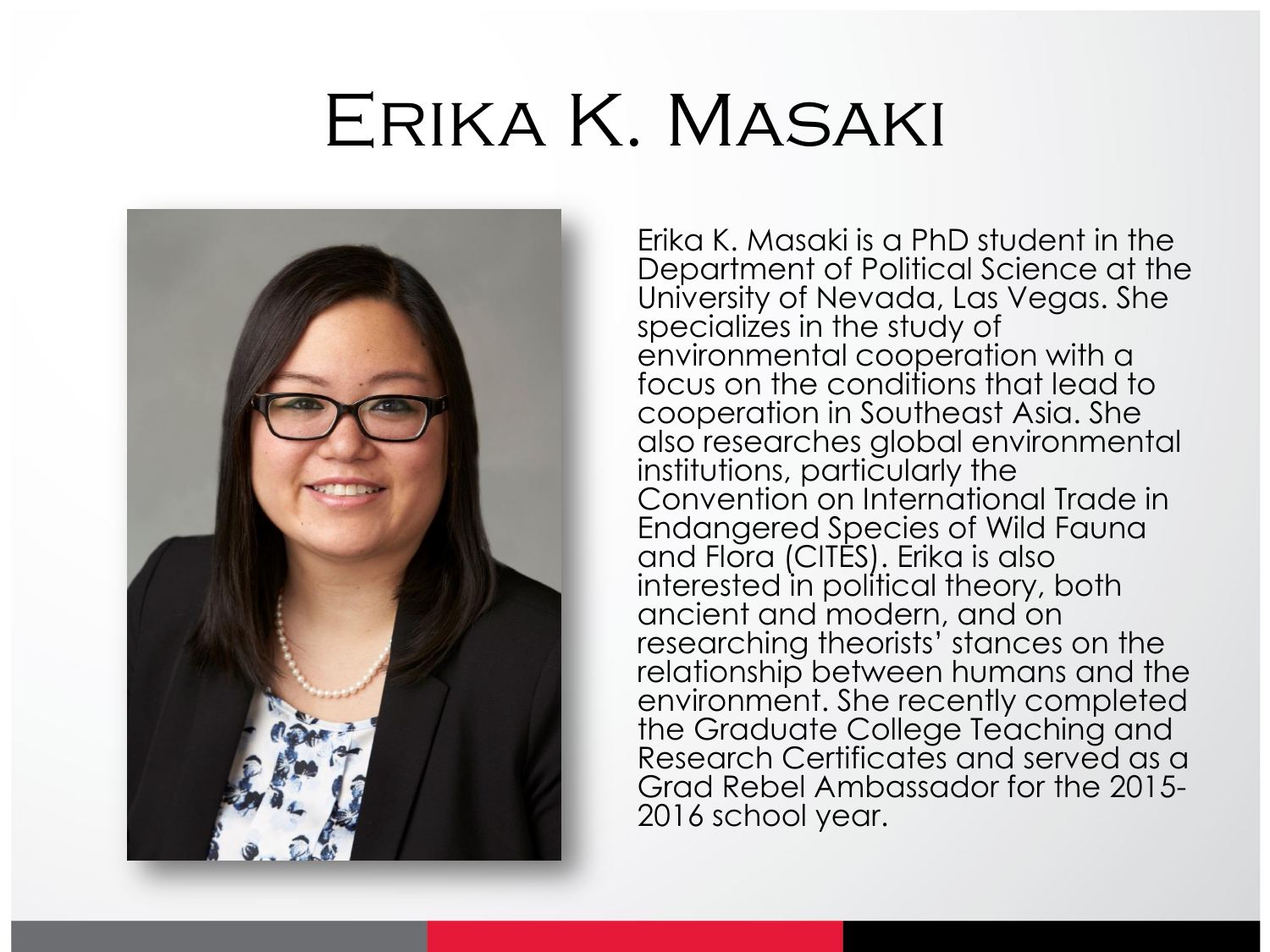### Janna Bernstein



Janna Bernstein is a second-year Ph.D. student in the Department of Teaching and Learning, with an emphasis in Cultural Studies, International Education, and Multicultural Education (CSIEME). Janna's research interest is how religion and spirituality have an impact on college students' identity development. She hopes to focus her dissertation on interfaith engagement on public college campuses. Through this work, Janna is also creating an *Interfaith Initiative* at UNLV to put theory into practice.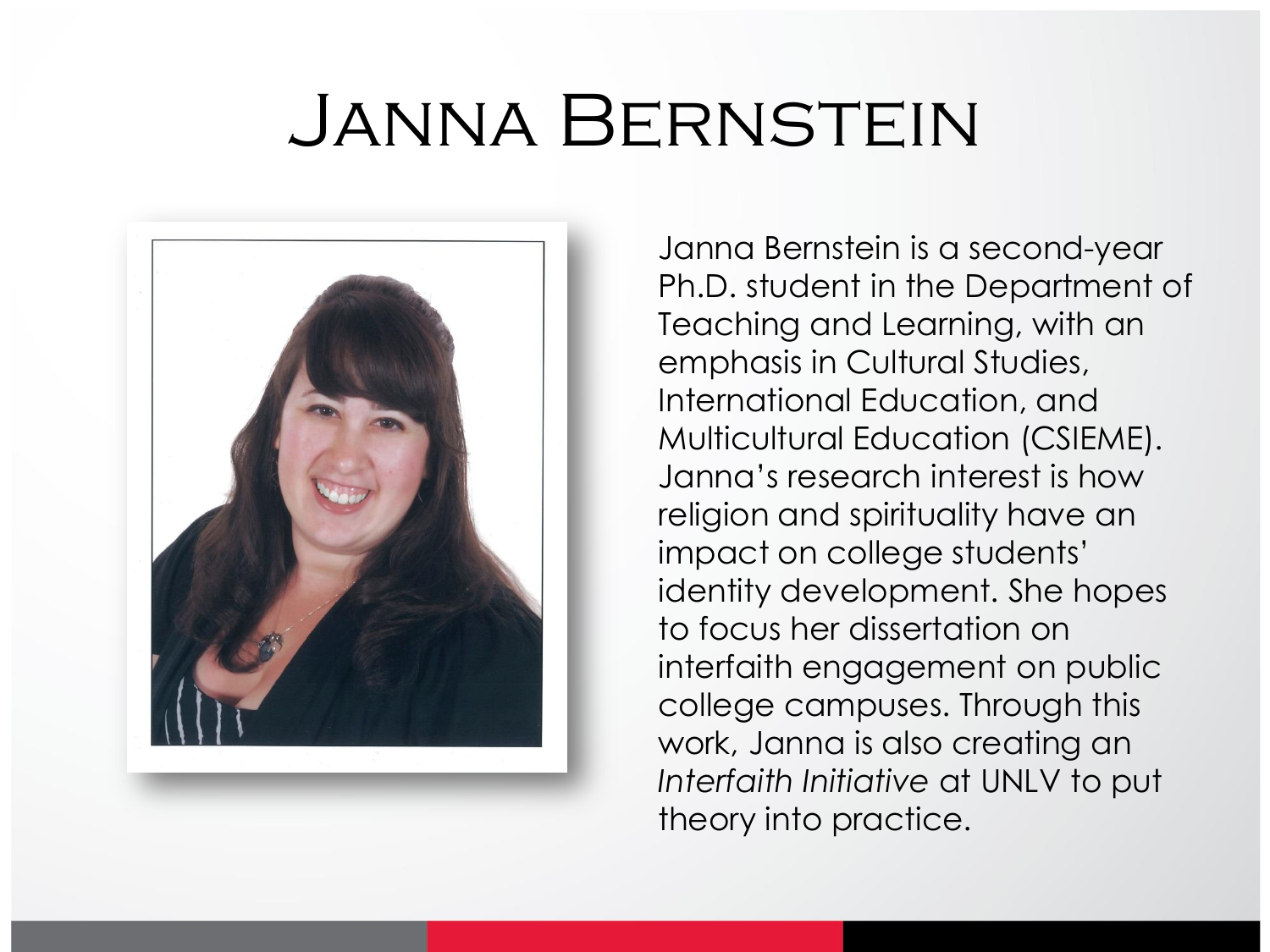## Erick B López



Erick B López is a doctoral student in the Department of Sociology, supervised by Dr. Takashi Yamashita. His recent peer-reviewed publication explored the mediation/indirect effect of income on the association between acculturation and vegetable consumption among Latinos in the U.S. His dissertation will examine how Latino residential segregation shapes dietary and physical activity health practices and their subsequent impact on the prevalence of chronic diseases among Latinos in the U.S. Through this research, Mr. López hopes to more accurately identify avenues for intervention to reduce ethnoracial health disparities.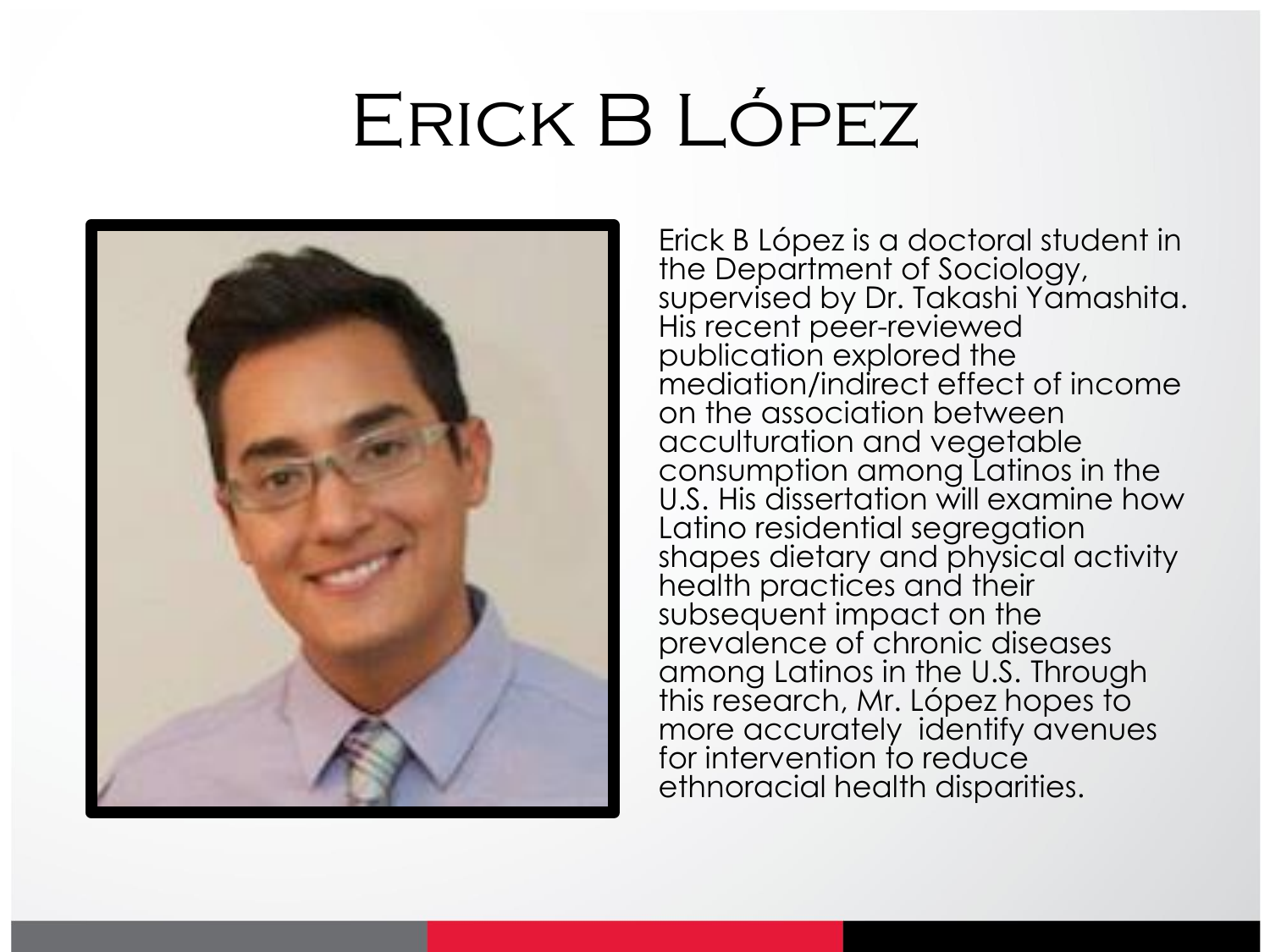# Michael W. Trevathan



Michael W. Trevathan is a Ph.D. student in the Department of Political Science at the University of Nevada, Las Vegas. His dissertation research examines natural resource conflict with a particular focus on the linkages between water scarcity and political conflict.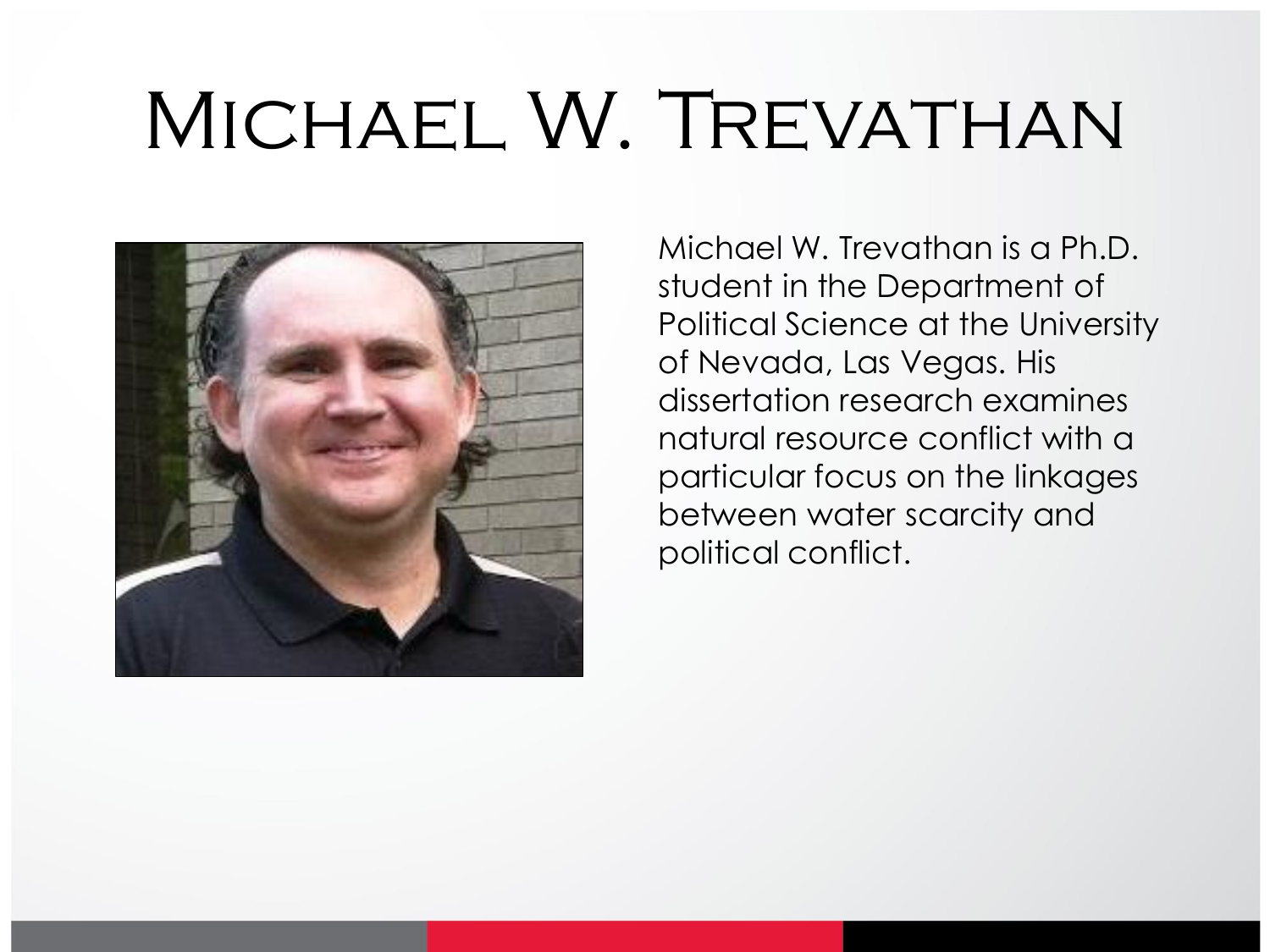## Rachel Stephensen



Rachel Stephensen is a second-year Master's student in the Department of Criminal Justice, advised by Dr. William Sousa. Her thesis research will address hot spots policing, specifically the strengths and limitations of different methodologies used to measure the effects of policing in crime hot spots. She hopes to identify best practices to utilize in her current role as a crime analyst with the Las Vegas Metropolitan Police Department.